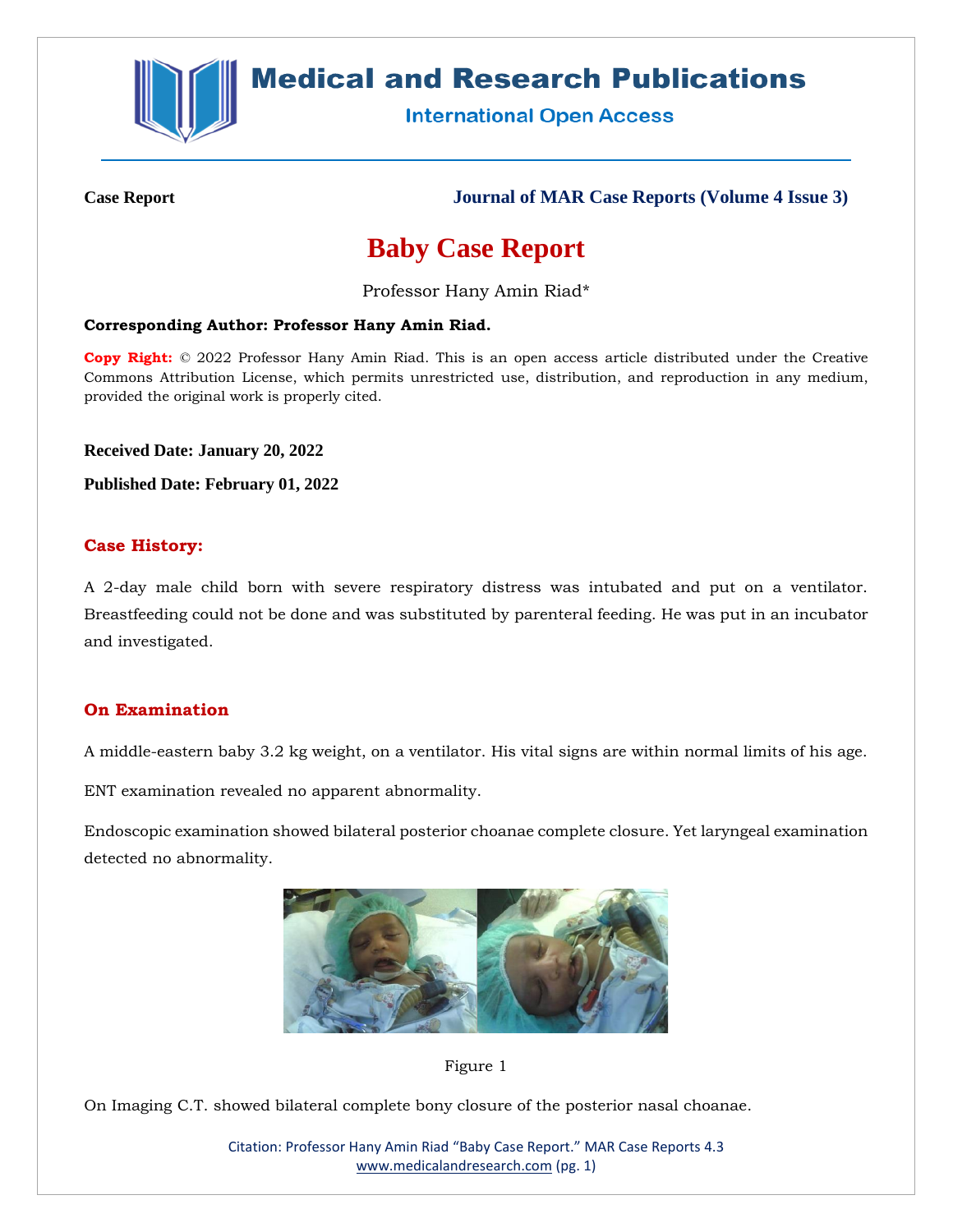## **Journal of MAR Case Reports (Volume 4 Issue 3)**



Figure 2

#### **Diagnosis**

Bilateral complete bony choanal atresia

#### **Management**

Urgent intervention to restore the normal airway through the surgical endoscopic opening of the posterior choanae and stenting.





With a large opening by cutting its end off, secured in the mouth with ties around the infant's Take home message is:

**Newborn babies breathe through their** noses almost exclusively unless **their** nasal passage is obstructed in some way. Young **babies** — until around age 3 to 4 months — haven't yet developed the reflex to **breathe through their mouths**. (That is unless they're crying.) Infants with bilateral choanal atresia cannot rapidly learn the technique of oropharyngeal breathing and immediately develop air hunger, cyanosis and chest retraction. Their normal feeding is too difficult if not impossible.

> Citation: Professor Hany Amin Riad "Baby Case Report." MAR Case Reports 4.3 [www.medicalandresearch.com](http://www.medicalandresearch.com/) (pg. 2)